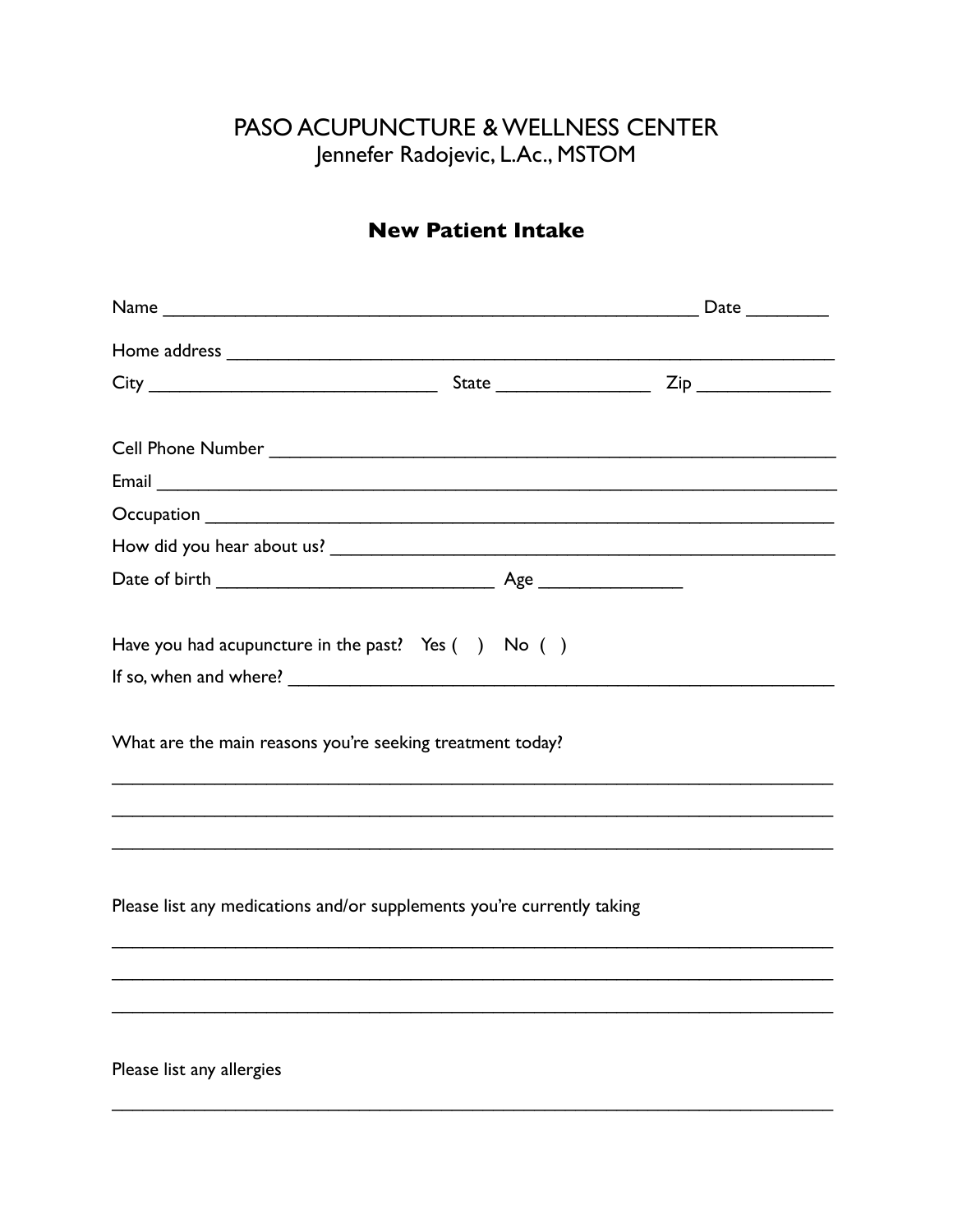List any accidents, surgeries, or hospitalizations (include year)

## Do you currently experience any of the following? (Circle all that apply)

Excessive appetite **Insomnia** Cough Lack of appetite **Palpitations** Palpitations Shortness of breath Digestive issues Nightmares/vivid dreams Post nasal drip Vomiting/nausea Mental restlessness Skin issues Belching/burping **Laughing without reason** Claustrophobia Heartburn/ acid reflux Chest pains Colitis/diverticulitis Bloating **Poor memory** Constipation

Low back pain **Eye** issues Fatigue

\_\_\_\_\_\_\_\_\_\_\_\_\_\_\_\_\_\_\_\_\_\_\_\_\_\_\_\_\_\_\_\_\_\_\_\_\_\_\_\_\_\_\_\_\_\_\_\_\_\_\_\_\_\_\_\_\_\_\_\_\_\_\_\_\_\_\_\_\_\_

\_\_\_\_\_\_\_\_\_\_\_\_\_\_\_\_\_\_\_\_\_\_\_\_\_\_\_\_\_\_\_\_\_\_\_\_\_\_\_\_\_\_\_\_\_\_\_\_\_\_\_\_\_\_\_\_\_\_\_\_\_\_\_\_\_\_\_\_\_\_

\_\_\_\_\_\_\_\_\_\_\_\_\_\_\_\_\_\_\_\_\_\_\_\_\_\_\_\_\_\_\_\_\_\_\_\_\_\_\_\_\_\_\_\_\_\_\_\_\_\_\_\_\_\_\_\_\_\_\_\_\_\_\_\_\_\_\_\_\_\_

Knee problems/pain and all and laundice and the Edema Hearing impairment **Intolerance to greasy food** Asthma Ear ringing/tinnitus Gallstones Dizziness Decreased sex drive **Easily angered** Headaches/Migraines Hair loss **Bitter taste in mouth** Usually feels warm Urinary problems **Difficult making decisions** Usually feels cold Easily bruised **Easily bruised** High Cholesterol **Depression** Dental issues **Light colored stool** Anxiety

Lose stools/diarrhea Cold hands/feet Decreased sense of smell Obsessive thoughts Sadness/depression Blood in stool/hemorrhoids

Kidney stones **Soft/brittle nails** Easily/frequently catches cold